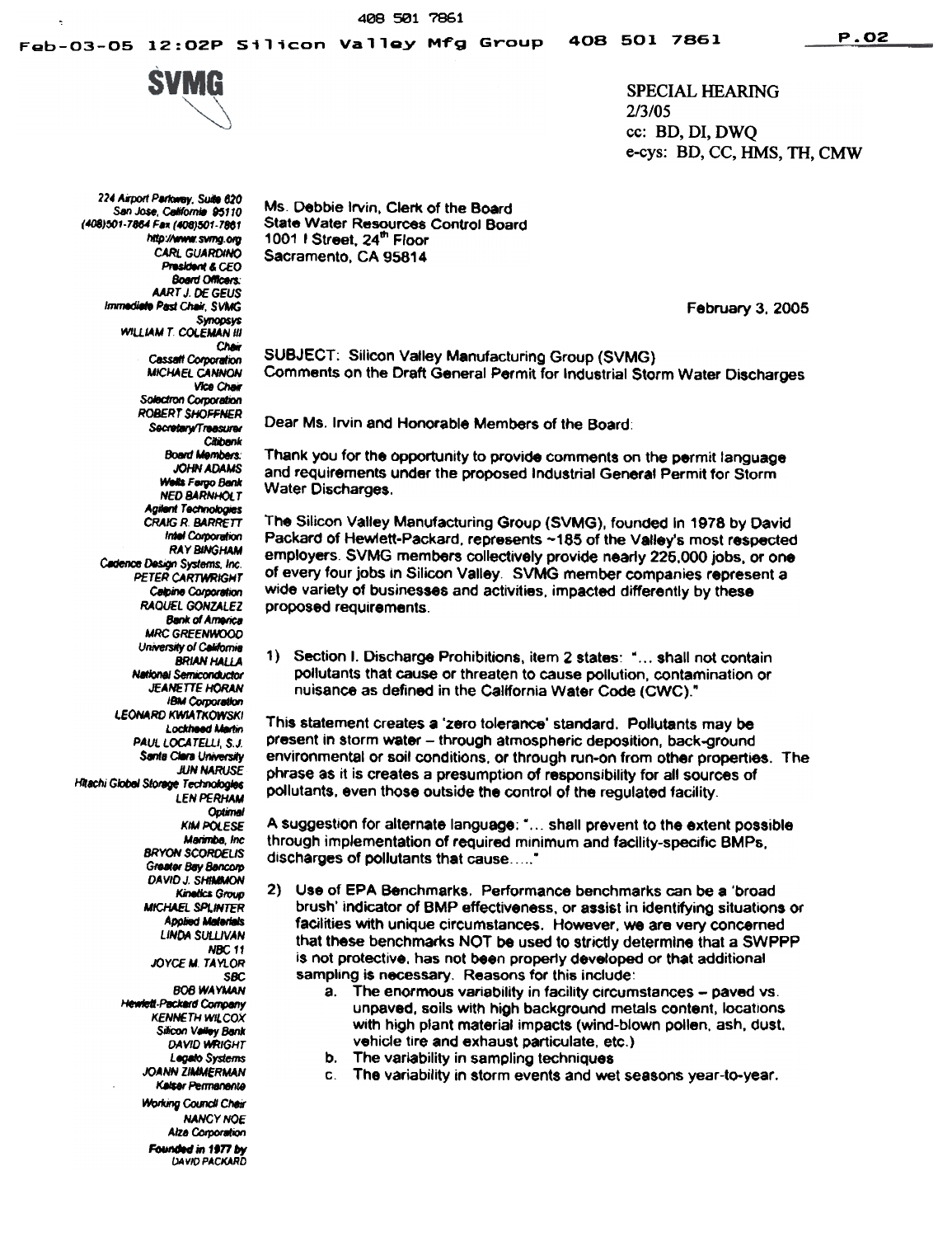Effluent limitations based on benchmarks do not take into consideration these and other variables which cannot be controlled. Facilities with waste water discharge permits can meet specific effluent limitations because all the factors which influence compliance are presumably within their control. Storm water discharges are not comparable. Benchmarks or effluent limits for storm water, if applied without consideration for site-specific and local environmental conditions, are irrational. It is simply not possible to control for all of the variables that may occur.

4) Section V. 7. c. asks that dischargers 'certify' several things in response to corrective actions following discharges deemed to be exceedences, including: "... and why it will not occur again under similar circumstances." Regulated facilities may not be able to do this as it sets up a potential 'catch 22'. If they do not certify as requested, they risk further 'non-compliance' However, certifying that some future thing will not happen puts them in legal jeopardy, as they will have attested to fault before the event occurs, should it ever occur.

Alternate language that asks the facility to certify that they have implemented any necessary and appropriate BMPs in order to prevent future exceedences should be sufficient.

5) Section XI. Inspections and Entry 8.a.e. "Photograph or videotape outdoor areas of the facility to document compliance or non-compliance with this General Permit".

For the vast majority of regulated facilities, this requirement will not pose a problem. However, certain secure facilities (DOE. DOD, various defense contractors) must adhere to very specific federal site security regulations which strictly prohibit photography or video on site. These facilities recognize the need to demonstrate compliance and are also compelled to comply with security regulations. We strongly urge you to clarify with this segment of your regulated community how they can meet the objectives of the "Inspections and Entry" provisions of this regulation. without compromising their other objectives.

Suggested language to address this issue may be: "Photograph or videotape outdoor areas of the facility to document compliance or non-compliance with this General Permit. In the case of facilities complying with national security requirements. alternative documentation shall be utlized-,

- 6) Conditional Exclusion Requirements for No Exposure Cer1lflCation (Attachment \$) are unreasonable when expanded to include particulate matter from Roof Stacks and Vents. The discharger must somehow discern between air borne particulate from other sources and its own particulate. The actual affect of the expanded definition is that few companies with air intakes and exhaust would be able to qualify since the same air that they use is the ambient<br>air with the same particulate fingerprint. There is no environmental improvement from this expansion since the particulate in the air contribution is the same.
- 7) Attachment S also now includes industrial waste bins.. This also includes scrap metal bins which are bound for recycling at a scrap metal facility. It is unreasonable to eliminate a No Exposure Certification (NEC) at a facility with these sources When scrap metal recyclers have scrap metal plies that are exposed and they are not required to cover those materiels. Those facilities can apply for a NEC with other mitigation methods. but a facility with a scrap metal recycling bin would not be able to apply for the same NEC WIthout a covered and sealed bin.

We suggest that Attachment S be changed to read "from industrial sources" to the Roof Stacks and Vents" section. Additionally, Attachment S should be amended to specify that scrap metal bins bound for recycling are exempt.

- 8) General Comments.
	- a. Best use of resources. SVMG appreciates the position the SWRCB is in regarding compliance with federal standards and guidelines. However, the State's trend away from iterative BMPs, and toward sampling and still more sampling, with the stated objective of effluent limits is not one we support as being an effective use of limited resources or one that will achieve real environmental benefits. Instead, it may be much more cost effective and achieve real environmental results, to apply more resources to enforcement of BMP implementation. This would mean more siteinspections and more 'fix it' letters to facilities needing to improve their performance.